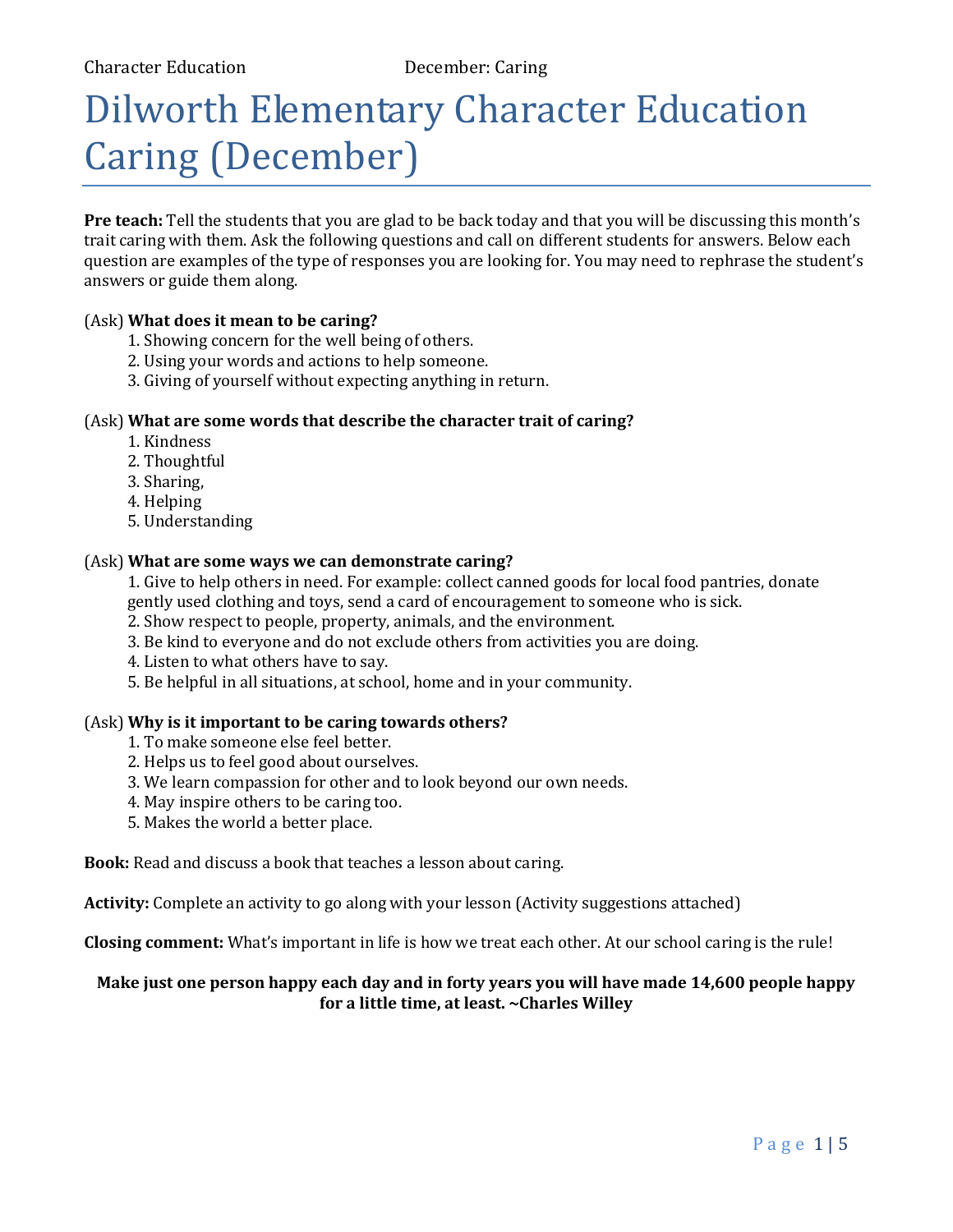# **Caring Activities**

#### **The Caring Chair** – **All Dilworth K Classes Materials**: None

Bring a chair up to the front of the classroom and tell the students it will temporarily be known as the "Caring Chair." Invite students to come up one at a time to sit in the chair and give an example of a way to show caring—at school, at home, or in the community.

## **Waves of Kindness** – **All Dilworth 1st Grade Classes**

#### **Materials**: Beach ball

After you have discussed ways to be caring towards others, explain that one of the nicest things about caring for others is that they're likely to be kind to you in return. Suppose you threw this beach ball into the ocean. The ball would return to you, no matter how hard or far you threw it. The waves would keep rolling in, and before you knew it, the beach ball would come bobbing back to shore. Kind words and action are just like that. You toss them out, and before you know it, someone says or does something to show that he or she cares about you. **Caring makes the world a better place for everyone.** Throw the beach ball to a student, have them share a caring action, and throw it back to you. (*Being Your Best*, Barbara Lewis)

#### **The Caring Tree** – **All Dilworth 2nd Grade Classes**

**Materials**: construction paper leaves – at least two for each student, poster board or large paper, tape or glue stick

Have each student write a "caring" comment or compliment about another classmate on a leaf. For example: Jill was kind to our new student, or Jack cares for our class when he volunteers to pick up trash. Draw a tree on a large piece of butcher block paper or poster board. Have the students take turns reading their leaves and sticking them on the tree. (To ensure that all students are included, you may want to divide the class into small groups and have the group members write a comment for each other.) (*The Best of Character*, D. Hodgin)

### **Changing the Flavor** – **All Dilworth 3rd Grade Classes**

**Materials**: Two clear drinking glasses or cups, about a cup of dirt, milk, chocolate milk mix, and two spoons.

The theme of this activity is: Make the world a better place. Explain to the students that milk tastes good (hold up a glass of milk), but it tastes even better when you turn it into chocolate milk. What if you didn't have chocolate milk mix, so you decided to add something that looks kind of like chocolate milk mix instead? Like dirt? (Stir in spoonfuls of the dirt until the milk it looks brownish). Ask the class if they think the dirt will make the milk taste better. Of course not! To make something better, we don't go through the motions. We have to actually add the good stuff. Let's get rid of this other stuff and add some of the real chocolate mix to our milk. (Take the other glass of milk and add the mix.). Have a sip. Yum...this is delicious! The same way chocolate can make milk taste better, we can make our world better. If we see uncaring actions and don't say or do anything, is it like simply adding dirt to our milk? When we make sure to show caring, kindness, compassion, helpfulness, and consideration for others, we can make a positive difference. **Remember to add the good flavor of "caring" into our world and make it a better place for everyone**. (*Object Talks*, by Verna Kokmeyer)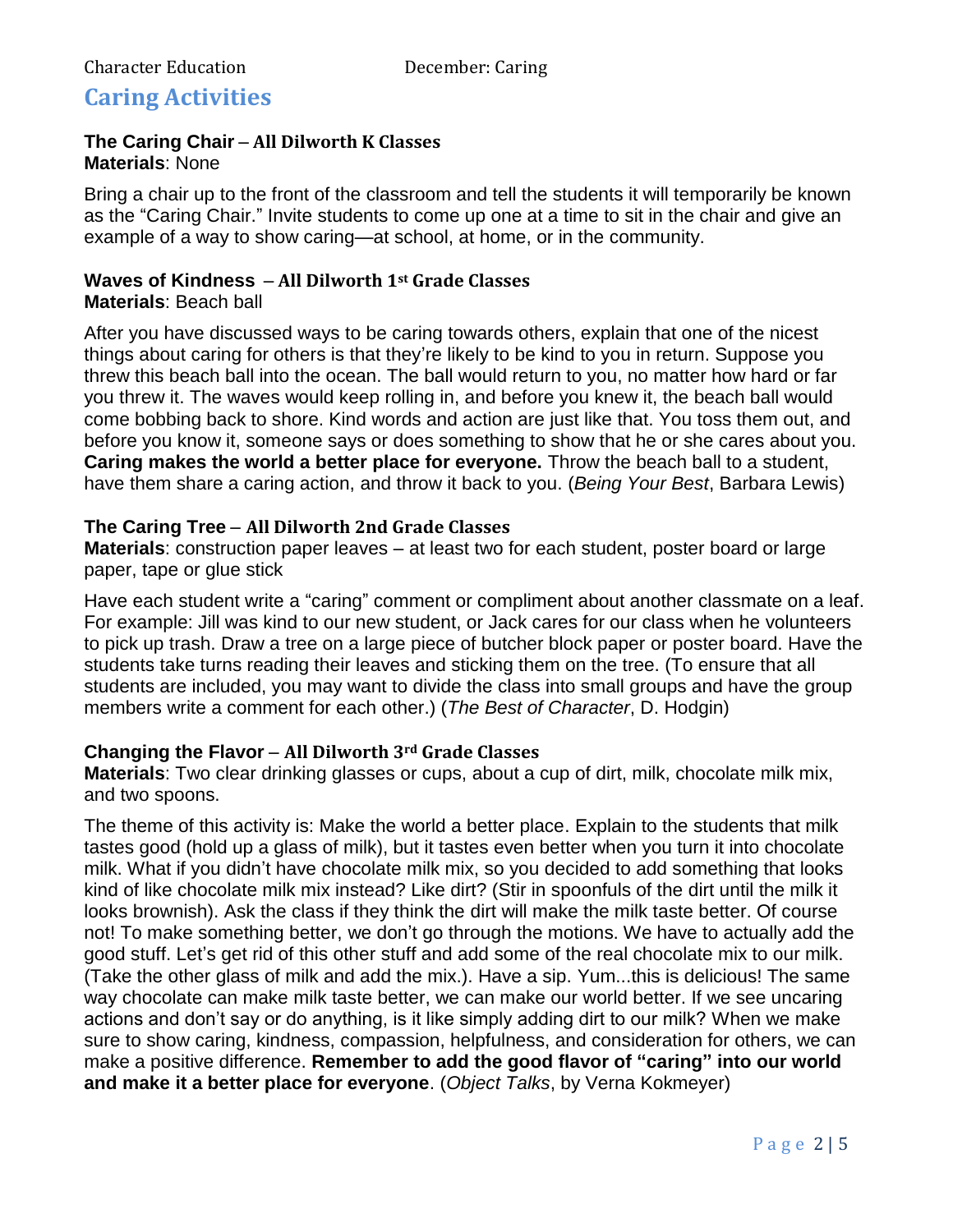# **Caring Activities (continued)**

#### **The Color of Caring** – **All Dilworth 4th Grade Classes**

**Materials**: Two large clear drinking glasses or cups, blue food coloring, plastic spoon, bleach

Fill one of the glasses about a quarter full of water. Fill the other glass a little more than half with bleach. Put one or two drops of food coloring into the glass of water. Stir the water to distribute the color. Explain that the blue water represents how someone who is hurting, sad, or lonely might feel on the inside. You've probably all heard the phrase "feeling blue." This person is truly feeling sad and blue. But if we take the time to be caring and kind to someone who is sad, we make a difference in their lives. Hold up the glass of bleach and say that this represents "caring." Then pour it into the colored water. By caring for others, look at the difference we can make in how others feel. Watch as the water slowly starts to turn back to clear. (While you wait—it will take about a minute—you might discuss ways we can show caring to others. How can we care for others who are having a tough day, frustrated, sad, or lonely?) *Clearly* **you can make a difference by caring for others!**

### **Caring Acrostic** – **All Dilworth 5th Grade Classes**

**Materials**: White board and dry-erase marker

Write this quote on the board: "When you are kind to others, it not only changes you, it changes the world." ~Harold Kushner. Discuss with the class the meaning and personal application of this quote in their lives.

Write the letters C-A-R-I-N-G so the letters run down the left side of the white board. Ask students to come up with caring-related words that begin with C-, A-, etc. (Possibilities: Compassion, Consideration, Cooperation, Comfort, Acceptance, Affection, Respect, Readiness, Interest, Interacting, Involvement, Inviting, Nurturing, Giving, etc.) Look over the many options for your acrostic. These are the many caring ways we each want others to approach us, and how we should aim to treat others in the world.

# **Additional Caring Activity Options**

#### **Cards of Caring** (Suggested for all grades) – **All Dilworth Classes may do this! Materials**: None

Have students write notes of appreciation and encouragement to someone in the school (teachers, the principal, cafeteria workers, office staff, bus drivers). Encourage them to suggest who in the school does helpful and caring work and would appreciate being thanked. Arrange with the classroom teacher to have the students personally deliver their caring cards.

#### **Camille and the Sunflowers** (Suggested for grades K–3)

**Materials:** *Camille and the Sunflowers* book, images of van Gogh's Sunflowers series (shown from an art book, online, or another source of your choosing), optional: a yellow construction paper "sunflower petal" for each student; a tall green stem and flower center drawn on butcher paper or poster board; tape or a glue stick.

Vincent Willem van Gogh was a Dutch post-Impressionist painter who lived in the late 19<sup>th</sup> century. Show images of Van Gogh's sunflowers. Ask: What kind of feeling do the paintings give the students? Do the bright yellows seem happy? Tell the students how the color yellow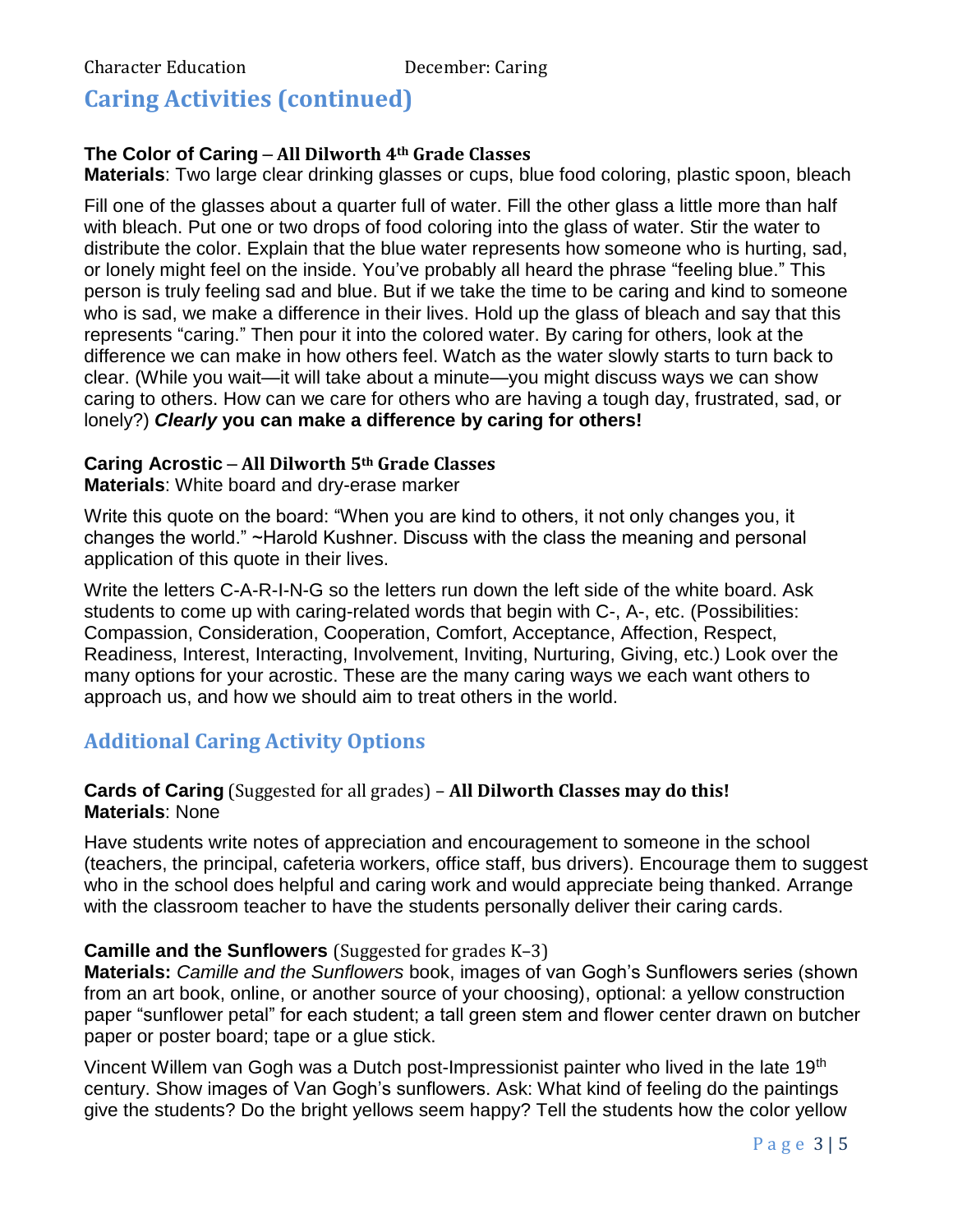#### Character Education December: Caring

represented happiness and friendship to van Gogh.

Read aloud Laurence Anholt's book *Camille and the Sunflowers.* Discuss with the students: How did Camille and his family act when Vincent van Gogh moved to their town? Were they caring and accepting of him, interested in him and in what made him special and different? How did Camille's friends and the rest of the townspeople act toward van Gogh? How did their uncaring actions lead to his eventually moving away? How can we welcome new students and neighbors and show them caring?

Optional: Pass out yellow sunflower petals to the students and ask them to write a caring act that would make a stranger or new friend feel welcome. Ask students to read aloud their caring ideas and attach each one to the sunflower center.

#### **The Torn Heart** (Suggested for grades K–3)

**Materials:** Large paper heart (or two; see option for rereading and changing the story, below), masking or painter's tape for taping the heart to your chest

Ask students to suggest what they think "self-esteem" means. (What a person thinks of their worth; positive or negative feelings about ourselves; etc.) How do they think self-esteem might be affected by how others treat us, whether kindly or unkindly? Can showing caring to someone boost that person's self-esteem? Hold up the paper heart and explain that every person starts out in life thinking he or she is important—someone who thinks important thoughts, who has important feelings, someone who matters. This whole heart is the heart of someone who feels cared for and important. Now tape the paper heart to your chest and tell students you will tell them a story about a day in the life of a young person about their age.

Read the story "The Torn Heart." Each time you hear an uncaring statement in the story, dramatically rip a piece off the heart off your chest and drop it to the ground. You may ask the students to cue you about when to tear the heart by giving you a thumbs-down sign when something uncaring happens in the story.

#### **THE TORN HEART**

One Tuesday morning, when the alarm clock rang, Pedro didn't feel well and did not get out of bed. Twenty minutes later, his older brother Carlos pounded loudly on his door. "You're such a lazy lump," he said. *RIP* "Get up. You'll be late for school again."

"But I'm sick," Pedro said.

"Why do you always act like a baby?" Carlos said. *RIP* "Get out of bed! The bus will be here any minute."

Pedro quickly put on his clothes—reaching for the first thing he could find—and went to the kitchen to grab something to eat. "Grab an apple and go," his mother said. "If you weren't so lazy *RIP* you could have had a decent breakfast. Sometimes I think your father is right; you'll never amount to anything." *RIP*

Carlos stormed around the kitchen, grumbling about how Pedro always caused him trouble. *RIP*

"Wait for Pedro," their mother said.

"I don't want to even be seen with him. Do you see what he's wearing?" Carlos asked. *RIP*

The boys made it to the bus just in time, with Pedro following behind his older brother. But as the doors of the bus closed and it started rolling, Pedro remembered he had left his homework in his bedroom.

Pedro asked the bus driver if he would wait while he went back to get his homework. "What are you, kid,